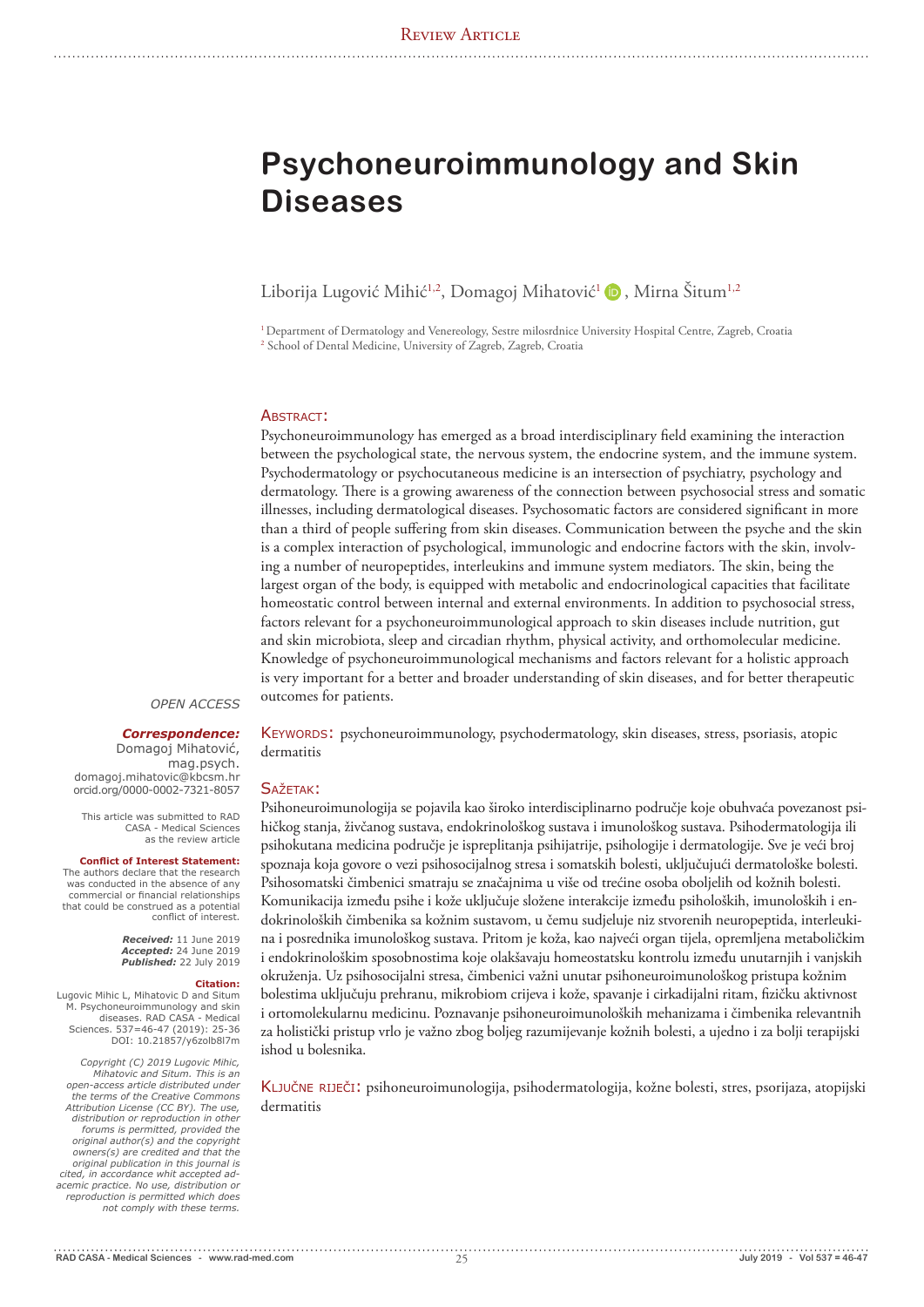## **INTRODUCTION**

The central nervous system, the endocrine system and the immune system are very complex interrelated systems and are associated with various diseases, including skin diseases. Psychoneuroimmunology (PNI) has emerged as a broad interdisciplinary field examining the interaction between psychological states, the nervous system, the endocrine system and the immune system. Findings in this field explain the biochemical contact between brain, behaviour and the immune system. The hypothalamic-pituitary-adrenal (HPA) axis and its constituents play a major role in these processes. Psychoneuroimmunology is attempting to explain which psychological states and in what way affect the immune system, and thus the health of an individual. All sorts of stressors (e.g. academic failure, bereavement or jumping a parachute) can change the immune response of an individual by influencing the aforementioned three systems. The communication between psyche and skin itself involves a complex psycho-immuno-endocrine-cutaneous interrelation, involving a number of neuropeptides, interleukins, and immune system mediators<sup>1</sup>. The skin, the largest organ of the body, is equipped with metabolic and endocrine capacities that facilitate homeostatic control between internal and external factors. Many common dermatological diseases include some form of psychological influence on pathogenic processes during illness, which can significantly contribute to the course and outcome of the disease<sup>2,3</sup>. There is also a relationship between emotional stressors (acute or chronic), psychological/ psychiatric conditions and dermatoses such as psoriasis, atopic dermatitis, acne, alopecia, urticaria, HPV infections (e.g. viral warts), herpes simplex infection, vitiligo and prurigo $4.5,6$ . The skin is inervated with a large network of sensory fibers and expresses many neurotransmitters and neuropeptide receptors that are also expressed by the central nervous system, including corticotropin-releasing hormone (CRH), serotonin, prolactin and substance P7. Particularly important for communication between systems (including communication between skin and other systems) are cytokines that mediate communication between cells<sup>8</sup>. They also coordinate the development, maturation, and activity of cells of the immune system. The most common cytokins are interleukins<sup>2</sup>. Cytokines are the central elements of interaction between the immune system and behavior. Apart from local activity, they act globally on the whole organism. Proinflammatory cytokines affect tissue by stimulating the development of inflammatory reactions and attract other immune cells involved in healing from injuries. In addition to local activity, proinflammatory cytokines coordinate a complex set of various reactions in the body to fight infections and injuries, including those in the skin. Cytokines also induce nonspecific endocrine responses by activating the sympathetic nervous system leading to release of catecholamines from plasma and activation of the HPA axis<sup>9</sup>. This leads to release of adrenocorticotropic hormone (ACTH) and glucocorticoids, especially stressful levels of cortisol. Cortisol is one of the most important factors and indicators of stress.

## PSYCHOLOGICAL FACTORS, IMMUNE FUNCTION AND EFFECTS ON health

In order for an organism to respond adequately to challenges and threats from the environment, there must exist a synchronised activation of psychological factors, the neuroendocrine system and the immune system. The generic psychoneuroimmunological model assumes that a stressful event triggers negative affective states. For example, people feel angry or sad in response to a stressful situation. Such emotions are accompanied by well known physiological changes such as changes in the autonomic nervous system and the neuroendocrine system. Negative stress-induced emotions affect the immune system indirectly through the neuroendocrine system, and neuroendocrine and immune changes directly affect health outcomes, including course and outcome of ilness. However, studies have shown that stress can also directly affect the neuroendocrine system and immune system, independently of emotions. Therefore, a modified psychoneuroimmunological model of stress was proposed which includes alternative relationships of stress with neuroendocrine and immune system. In the fields of psychoneuroimmunology and health psychology, there is growing interest in research that examines the mechanisms of the effects of psychological factors on immune functioning, health related behaviors, health outcomes and course of illness. Among these factors, the most often examined are various stressful experiences, coping with stressful events, behaviors related to personality characteristics and behaviors resulting from negative affectrive states, which are significant in the psychoneuroneuomological approach to disease<sup>10</sup>. Current research on the effects of stress on immune function suggest three potential mechanisms by which stress affects health and susceptibility to disease. These mechanisms include influence: (1) through the autonomic nervous system (sympathetic fibers descend from the brain directly into the lymphoid organs, releasing various substances that affect their function and thus ellicit an immune response); (2) through the endocrine system (psychological factors affect the HPA axis and sympathetic-adrenal-medullary (SAM) axis; various hormones are released that bind to leukocyte receptors and thus regulate their distribution and function); (3) through changes in health-related behaviors (during stress, worrying, turmoil, anxiety, depression, etc., people tend to engage in more health risk behaviors such as smoking, drinking alcohol, poor nutrition, inadequate sleeping habits, etc., which can exert an influence on the immune system and health outcomes)<sup>11,12</sup>.

To properely assess these kind of influences on disease onset and exacerbation within the psychoneuroimmunological model, it is important to examine different types of stressful events, negative psychological experiences, mediating and moderating effects of coping, cognitive assessment or social support, measures of immune change and measures of health outcomes<sup>10</sup>. One should bare in mind that psychneurouromological findings are often obtained on the basis of a small number of available immune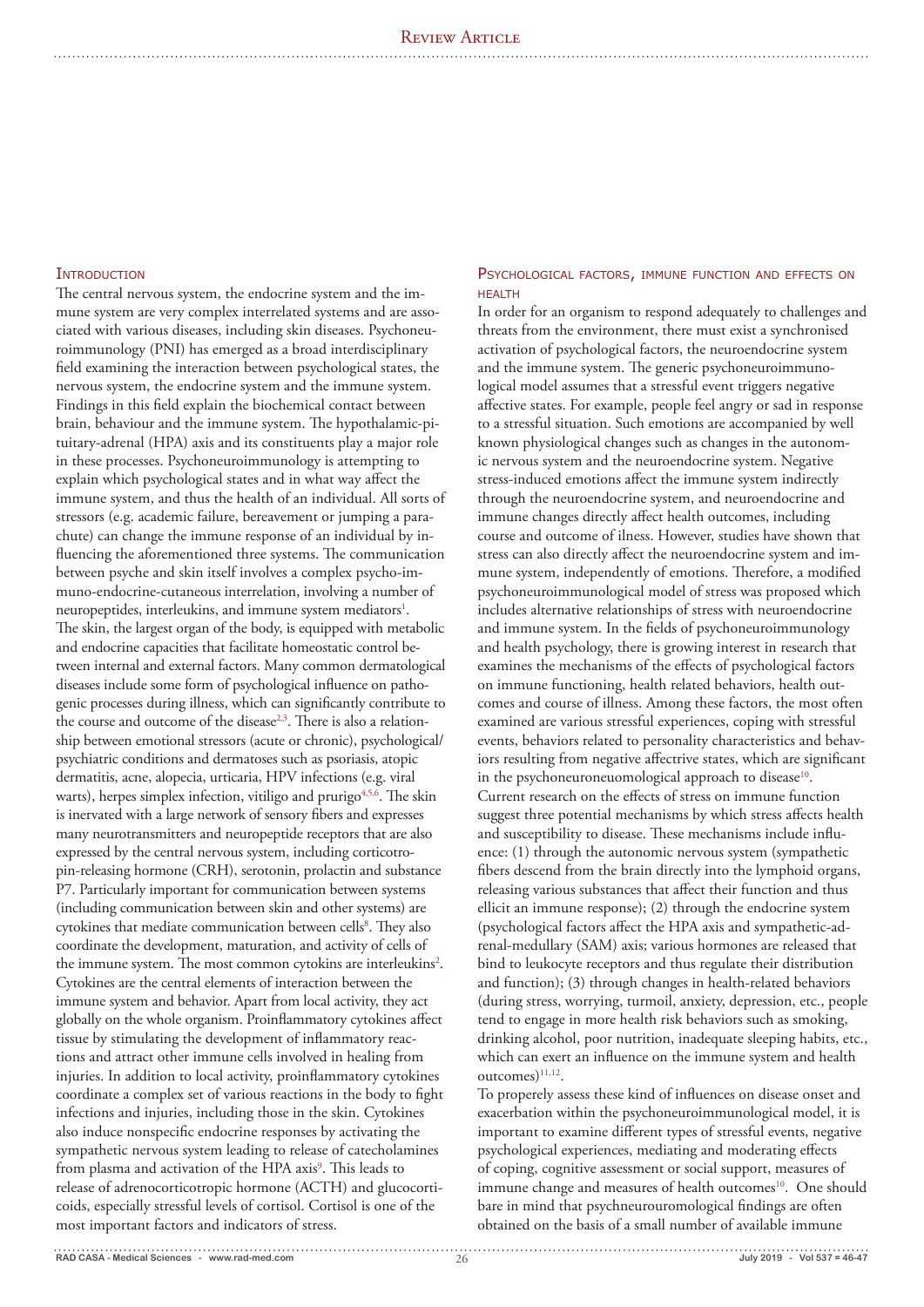function indicators. Therefore, psychoneurimunological findings regarding immune system outcomes (not health outcomes) can provide information on the interdependence of behavior, the central nervous system and the immune system, but do not necessarily indicate changes in disease suceptability<sup>11</sup>.

#### The relationship between psyche and skin

Psychodermatology or psychocutaneous medicine as an intersection of psychiatry, psychology and dermatology most often classyfies disorders in these categories: primarily psychiatric disorders, secondary psychiatric disorders and psychosomatic disorders.

Primarily psychiatric disorders are functional states without an obvious somatic pathophysiological basis, undoubtedly caused by psychogenic factors. They can manifest themselves on the skin, but the underlying cause is actually a psychiatric disorder or a behavior disorder with an immediate effect on the skin. Primarily psychiatric disorders with skin manifestations and signs are encountered in clinical practice less frequently than psychosomatic disorders. Examples of primary psychiatric disorders are artefact dermatitis (a condition in which a person injures his or her own skin) and trichotillomania (a condition in which a person pulls their own hair). People with obsessive-compulsive disorder can also cause skin self-injury. Delulusion of parasitosis is a form of psychotic disorder in which a person has delusional ideas about the existence of parasites in their skin and inflicts damage to the skin with the intention of removing the parasites $13$ . Secondary psychiatric disorders most commonly occur in chronic dermatological disorders such as alopecia, cystic acne, hemangioma, psoriasis, vitiligo, or gigantic congenital nevi. Coping with chronic illness (especially if the illness affects physical appearance and is perceived as unsightly) can result in a secondary psychiatric disorder in the form of a depressive or anxiety disorder, or cause symptoms of anxiety, depression, loss of self-esteem, feelings of social isolation and shame. These are reactive psychological states resulting from a primarily dermatological disorder. People suffering from skin diseases are often considered to be caontagious, dirty, and can be avoided by other people and discriminated against. Also, it is possible that a person with a skin disease affecting visible areas of the skin cannot integrate the illness into his or her self-image, leading to possible psychological disturbances. The most common explanations for the high incidence of secondary psychiatric and psychological disorders are that (1) chronic skin disease causes many maladjustments throughout life and affects social functioning; (2) visibility of skin diseases exposes a person to negative reactions from the social environment and stigmatization, thereby decreasing their self-esteem; (3) chronic illness causes strong anxiety, emotional instability and loss of self-confidence, leading to reduction in working ability and quality of life<sup>13</sup>.

Psychosomatic disorders include dermatologic disorders whose onset end exacebation are influenced by stress. These disorders

are associated with psychological and somatic causal factors that are jointly responsible for the onset, severity, exacerbation and duration of the disorder. Most commonly, there are signs of stress related exacerbation of symptoms regarding this category of psychodermatological disorders, but rarely is there talk of stress as a causal factor. Considering skin disease in the context of Engel's biopsychosocial model (by which health and disease are a result of interrelation between numerous biological, psychological and social factors) and the "diathesis-stress" model (by which the person inherits the predisposition for the development of a disease that is activated by a stressful event), stress can be referred to as an etiological factor. This is consistent with reports from patients in clinical practice where patients often report stressful events that preceded the onset of the disease<sup>13,14</sup>.

# The importance of psychoneuroimmunological mechanisms in managing skin diseases

Communication between psyche and skin is a complex interaction of psychological, immunologic and endocrine factors with the skin, involving a number of neuropeptides, interleukins and immune system mediators. The skin, being the largest organ of the body, is equipped with metabolic and endocrinological capacities that facilitate homeostatic control between internal and external environments<sup>4</sup>.

There is a growing awareness of the connection between psychosocial stress and somatic illnesses, including dermatological diseases. Psychosomatic factors are considered significant in more than a third of people suffering from skin diseases. Communication between psyche and skin involves psycho-neuro-endocrine-skin interactions involving brain, immune and skin activity. This communication encompasses different neuropeptides, interleukins, hormones and immune system mediators. There is clinical and experimental evidence that the brain can initiate, influence and/or stop biological skin events and that the skin (as an important part of the "diffuse brain") can modify the quality of sensations and perception<sup>15</sup>.

The main neuroendocrinological and neural pathways of pathophysiological effect of psychological, biological and social factors on immunity and development of disease are the HPA axis, SAM axis, and sympathetic and parasympathetic nervous system. These systems react to stressogenic stimuli and can cause pathological events and illness in conditions of acute and chronic stress. In the context of skin and skin diseases, the neuroendocrine substances originate from the nerve fibers that inervate it, or from the skin cells that produce/excrete humoral signaling molecules (neurotransmitters, neuropeptides and hormones) that enter the HPA axis and correspond with neurotransmitters, neuropeptides and hormones characteristic for that axis. Neuromediators produced in the skin include classical neurotransmitters (catecholamines and acetylcholine) produced and excreted from autonomic nerve fibers in skin and skin cells<sup>4</sup>.

Of all dermatoses, psoriasis is especially known as a disease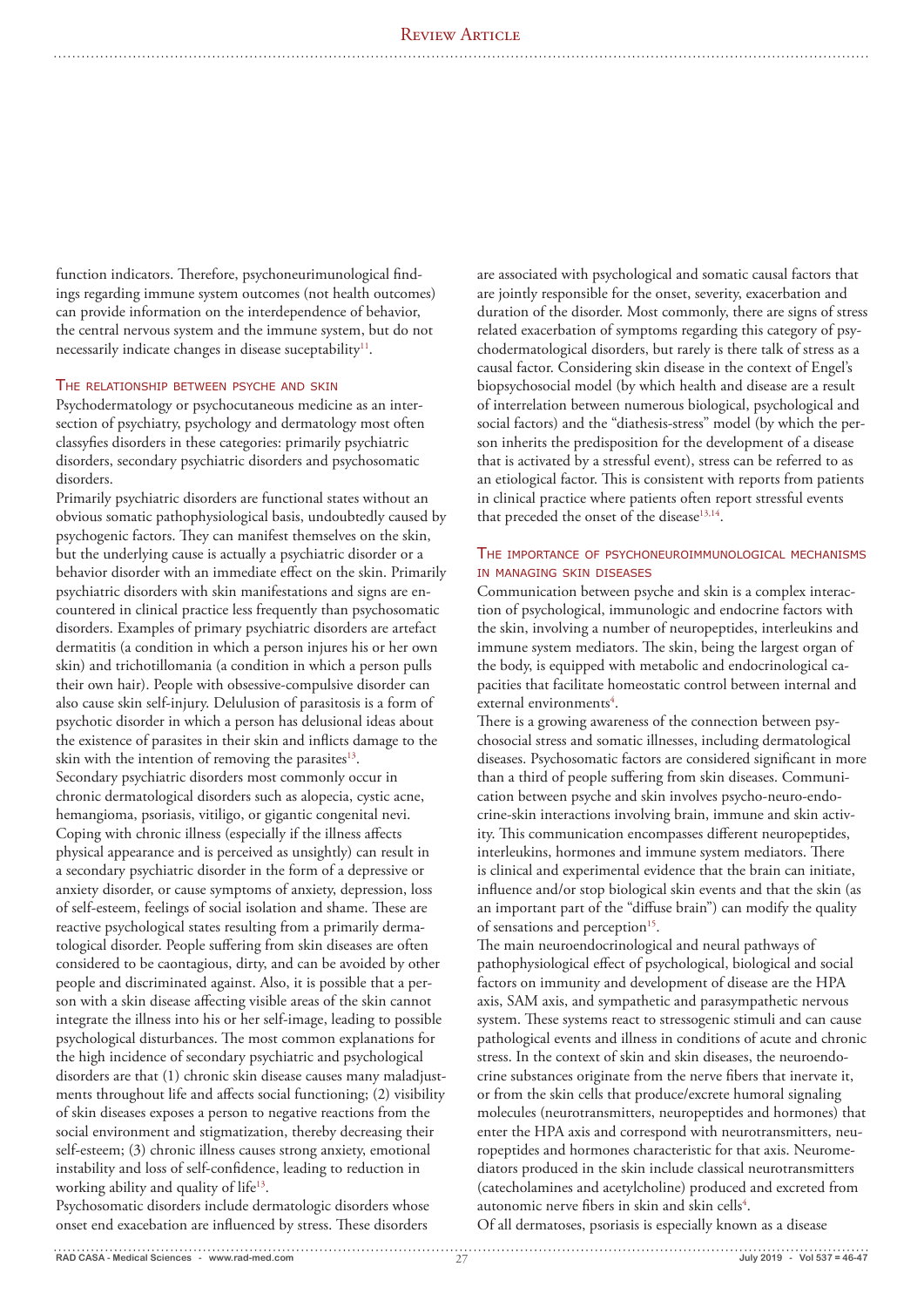significantly influenced by psychological factors16. Internal factors such as inheritance and external factors such as trauma, infections, skin flora, antigens, etc., are important in the pathogenesis of psoriasis. The disease sets on in a complex and dynamic interaction of genetic, environmental and immunological factors. It is assumed that immune regulation plays a central pathophysiological role in the development of psoriasis. Various physiological and psychological consequences have been reported in patients with psoriasis, such as itch, sleep disturbances (up to 80% of patients) and depression in patients with severe psoriasis (10-62%). Several psychoneuroimmunological mechanisms that can stimulate the onset of psoriasis have been established: sensory nerves release neuropeptides (neurotensin, somatostatin, supstance P and nerve growth factor (NGF)) which activate keratinocyte proliferation in the skin17,18. Sensory nerves and C-fibers also release the calcitonin gene-related peptide (CGRP) which directly activates keratinocyte proliferation and stimulates endothelial cells in the skin. Furthermore, C-fibers release nitric oxide, while cholinergic fibers produce acetylcholine and vasoactive intestinal peptide (VIP) associated with vasodilation in the skin. Neuropeptides activate granulocytes and macrophages (via granulocyte-macrophage colony-stimulating factor, GM-CSF), attracting macrophages and monocytes which then excrete prostaglandin E2 (PGE2) and interleukin 10 (IL-10). In addition to increasing keratinocyte proliferation, these neurotransmitters stimulate T lymphocytes and vasodilation. In addition, the release of neurotransmitters is responsible for the appearance of Koebner's phenomenon (which is typical for psoriasis and is caused by skin irritation)<sup>5</sup>.

The incurability and chronicity of psoriasis, its unpredictability characterised by flare-ups, lesions on visible areas of the skin, prevalence among young people and occurance of comorbid conditions are all factors that affect a persons physical and psychological health, working ability and productivity, social functioning and quality of life in general. People suffering from psoriasis and psoriatic arthritis often experience feelings of helplessness, anger and frustration. Social stigmatization and feelings of rejection are not uncommon. Patients often report having experienced some form of stigmatization in the past, hiding their health status from their social environment, colegues at work, friends and even family and report being percieved as contagious. Psoriasis, as well as numerous other dermatological diseases, can have a significant effect on relationships between the patient and his or her environment, which can manifest in symptom exacerbation and worsening of the functionality of the individual as a whole19.

Due to psoriatic manifestations, patients often feel stigmatized and socially rejected which can lead to problems with self-image or self-esteem. Negative self-evaluation can lead to avoidance behaviours and social isolation, with negative implications for interpersonal relationships. Due to all of this, psoriasis can have a powerful impact on the quality of life and the psychological

well-being of patients<sup>20</sup>. Research shows a high percentage of anxiety and depressive disorders in patients with psoriasis. The severity of disease correlates positively with depression and suicidal ideation<sup>13</sup>. Consequently, patients can experience high levels of stress that can exacerbate symptoms of psoriasis. Studies confirm this: daily stressors can act as triggers for symptom exacerbation, affecting treatment sucess and prolonging the time needed for recovery<sup>21,22</sup>. These findings can be interpreted from a psychoneuroimmunological perspective. Research suggests a disregulation in the HPA axis in a percentage of patients with psoriasis. A reduced glucocorticosteroid response to stressors, leading to insufficient immunosuppressive effects and maintainance of an increased level of proinflammatory cytokines, could account for a stress-induced exacerbation of symptoms. Stress also affects the peripheral nervous system modulating the nerve cell and neuropeptide network in the skin. Immunohistological analyses show an increased number of nerve endings that release neuropeptides in psoriatic lesions compared to lesion-free skin and skin of healthy people. One of these neuropeptides, substance P, contributes to neurogenic inflammation by regulating proinflammatory cytokines<sup>20</sup>. In addition, psoriatic lesions contain higher concentrations of neuropeptides that are also found in higher concentrations in the brain during stressful events<sup>13</sup>. The psychoneuroimmunologic perspectives is also complemented by research showing beneficial effects of psychological interventions on the course of illness<sup>20</sup>.

Alongside psoriasis, atopic dermatitis and some other skin diseases are often associated with psychological and immune influences.

Atopic dermatitis is a common childhood disease, associated with immune disfunction, but also psychological factors. Although the exact etiology is not yet established, laboratory and clinical data point to a multifactorial pathogenesis that includes genetic and environmental factors. Psychological stress has been shown to be a trigger for symptom exacerbation in atopic dermatitis<sup>23,24,25</sup>. In patients with atopic dermatitis, immune responses by Th2 lymphocytic responses dominate, which is associated with activation of keratinocytes, Langerhans cells, dermal dendritic cells, endothelial cells, mast cells, B lymphocytes and eosinophils. According to findings in the last decade, stress stimulates the release of glucocorticoids that stimulate Th2 responses while inhibiting Th1 cellular responses<sup>26</sup>. In addition, stress can cause a hyperacute response with accompanying activation of T lymphocytes and mast cells, impaired regulation of the HPA axis, expression and release of neurogenic inflammation mediators, and dysfunction of normal epidermal barrier function<sup>27</sup>. In addition to HPA axis disregulation, stress-induced neuroimune effects reslting in skin inflammation also involve additional peripheral effects, glucocorticoid function disregulation and glucocorticoid receptor dysfunction<sup>2</sup>.

Several nervous system mechanisms possibly responsible for the occurrence of itch have also been noted. Cholinergic fibers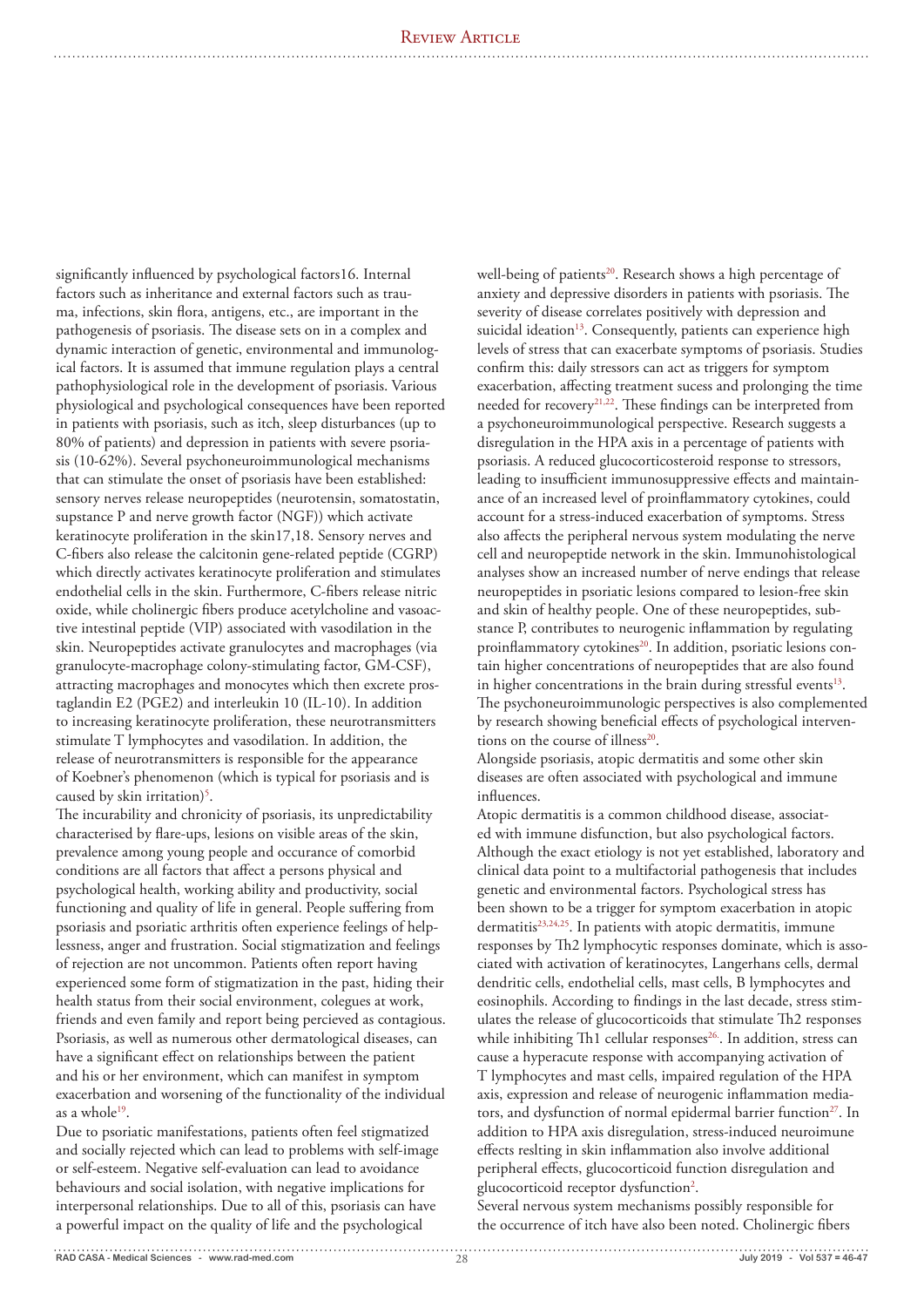release acetylcholine and produce VIP, leading to eosinophilic release of histamine and activation of peripheral itch receptors in the epidermis. The released histamine stimulates H2 and H3 brain receptors and activates central nervous system neurons that secrete opioid peptides which also stimulate peripheral itch receptors. Moreover, C-type sensory nerve fibers are activated; neuropeptides, neurokinin A, substance P and NGF are released, activating itch receptors. Also, interleukin 2 (IL-2) and prostaglandins can indirectly stimulate itch receptors $4$ . Acne, characterised by very recognisable lesions, is also viewed through interaction between skin and hormonal, immunological and psychological factors<sup>28,29</sup>. There is evidence that stress may cause and exacerbate acne. Vice versa, skin lesions can have a psychosocial impact on the person and alter nervous system activity. Both the peripheral and central nervous system have been shown to be associated with skin factors, with androgens being involved in the onset of the disease, formation of comedones and other manifestations<sup>30</sup>. Acne and seborrheic dermatitis may also occur due to neurogenic stimulation of sebaceous secretion mechanisms. Sensory nerves releases a variety of neuropeptides (neurotensin, somatostatin, substance P, NGF, melanocyte hormone and PPAR-) and proopiomelanocortin peptide which increase sebaceous gland secretion, thus contributing to the onset of the disease<sup>4</sup>.

Alopecia areata is an autoimmune disease mediated by T and B lymphocytes with immunological responses to hair follicle antigens (trichohyalin and specific keratin) $5,31$ . The condition is associated with the human leukocyte antigen (HLA) or immunogenic and neuroendocrinological factors, with an important infuence of a number of factors, including psychological ones. During the immune reaction, autoantigens are recognised and reactions involving T lymphocytes and NK cells occur, leading to release of proinflammatory cytokines. Stress can have a negative effect on the disease as it prevents the production of ACTH,

-MSH and ACTH releasing hormone, leading to damage of the hair follicle and alopecia. There are other psychoneuroimmunological mechanisms at work: the release of calcitonin gene-related peptide, CGRP (type C and sympathetic fibers), which stimulates the immune response of Th1 lymphocyte and inhibits Th2 lymphocytes<sup>31</sup>. Stimulation of B lymphocytes that produce IgG, along with the formation of an immune complex, and the activation of apoptosis in the hair follicle keratinocytes ultimately leads to alopecia. It is not uncommon for patients with alopecia areata to have adjustment and coping difficulties, anxiety or depression. Vitiligo is a multifactorial polygenic disorder with a complex pathogenesis, linked with both genetic and non-genetic factors – autoimmune factors, nervous system factors, melanocyte structure and function disorders, disorder in defense against free oxygen radicals, decreased melanocyte viability, growth factor and cytokine deficiency. The role of stress has also been recognized. Studies show that stress can trigger vitiligo, with patients often reporting some form of significant emotional stress

preceding the onset of the disease. Stress-induced exacerbation of autoimmune and inflammatory diseases is mediated through neurotransmitters and hormones. Stress causes catecholamine secretion by stimulation of the HPA axis. More specifically, stress can trigger the production and release of corticoliberin by the hypothalamus, which then stimulates the pituitary gland and the release of adrenocorticotrophin. The adrenal glands, then, synthesize catecholamines, which are cytotoxic to melanocytes, whose destruction is a characteristic of vitiligo $32$ .

The above mentioned are some of the most prominent dermatoses associated with psychoneuroimmunological factors, knowledge of which can be very important in clinical practice.

## Stress and skin diseases

When reporting about being under stress, patients most often describe a state of difficult coping with the challenges from the environment and feeling tense and uncomfortable. Such experiences are omnipresent and common to all people, so various theories and definitions of stress have emerged over the years. Various internal and external influences can disrupt the dynamic equilibrium of an organism: mechanical (injuries); physical (heat, noise, light); chemical (toxic materials); biological (infections); lack of food, water or sleep; difficulties in exchanging information with the environment; difficulties in social interactions, danger and life-threatening situations. Such influences can lead to disordered homeostatic regulation of the organism. When the equilibrium cannot be restored by involuntary mobilization of biological resources or spontaneous behavioral changes, an alarm reaction is triggered within the body in the form of a stress reaction33.

Stress can be viewed as a process that includes stressors (physically or psychologically challenging events) and strain (physiological or psychological response o fan organism to stressors), with an emphasis on the relationship between the person and environment. This process involves continuous interactions and adjustments called transactions, with the person and environment each affecting and being affected by the other. According to this view, stress is not just a stimulus or a response, but rather a process in which the person is an active agent who can influence the impact of a stressor through behavioral, cognitive and emotional strategies $34$ .

Stress can also be defined as the circumstance in which transactions lead a person to perceive a discrepancy between the physical or psychological demands of a situation and the resources of his or her biological, psychological, or social systems. Transactions in stress generally involve an assessment process called cognitive appraisal, by which people assess two factors: (1) whether a demand threatens their physical or psychological well-being and (2) the resources available for meeting the demand. These are called primary and secondary appraisal<sup>35,36</sup>. Therefore, in order for a person to experience stress, the person must first appraise an environmental challenge as threatening (primary appraisal).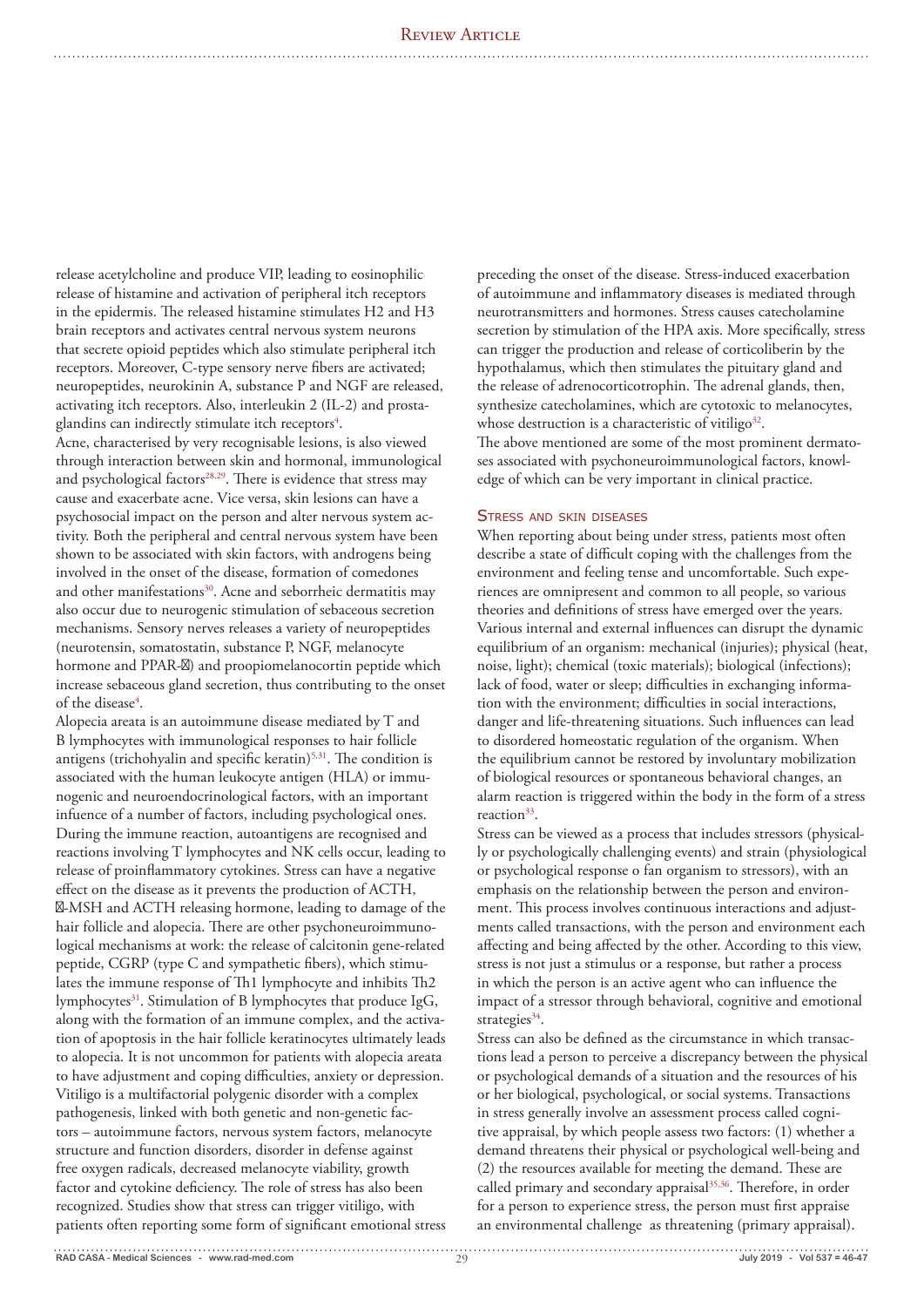But even if the challenge is appraised as threatening, it does not mean that it will be stressful if a person feels that it has sufficient resources for coping (secondary appraisal). When demands are appraised as greater than our resources, a person may experience a great deal of stress. Appraising events as stressful depends on two types of factors – those that relate to the person and thonse that relate to the situation. Personal factors include intellectual, motivational and personality characteristics. For example, people with high self-asteem are likely to believe they have the resources to meet demands that require the strenghts they posess. If they percieve an event as stressful, they may interpret it as a challenge rather than a threat. On the other hand, people who score high on perfectionism have a tendency to appraise even minor issues as potentially very stressful. Also, the more important a threatened goal is, the more stress the person is likely to percieve. Regarding situatinal factors, events that involve very strong demands, that are immanent, ambiguous and are characterised by low controllability tend to be seen as more stressful<sup>34</sup>. Iti s important to have in mind the relationship between stress, the neuroendocrine system and disease. Physiological responses to stress and stress response control are mostly regulated by two components of the neuroendocrine system. These are the SAM and HPA axes. Both axes are associated with emotions, especially those related to stress. The SAM axis is sometimes referred to as the "fight-or-flight" or "strain" system, and the HPA axis as "distress" or "conservation-withdrawal" system. The first response to stress comes through the SAM axis, whose activity is strongly associated with acute emotions such as fear and anger. During stress the hypothalamus governs the transmission of sympathetic impulses to the bodily organs. It also stimulates the release of epinephrine, norepinephrine and other catecholamines into the bloodstream. During extreme stress and increased activation of the sympathetic system, the body is overwhelmed by epinephrine and norepinephrine, which increases the effects of sympathetic excitation even more. Through a feedback loop with the hypothalamus, epinephrine increases ACTH secretion and thereby maintains increased excitation of the HPA axis. In response to the perception of stress and threat, the hypothalamus releases corticotrophin (CRH), whose central role in the stress process is the secretion of cortisol. CRH stimulates the frontal lobe of the pituitary gland, which releases adrenocorticotropic hormone (ACTH), beta-endorphin and prolactin. High levels of ACTH induce intense negative affective states. ACTH stimulates the adrenal gland cortex to increase glucocorticoid secretion, of which cortisol is the most important for stress. In order to restore system balance, glucocorticoids are released sometime later than epinephrine and norepinephrine. Cortisol provides the body with additional energy by increasing the concentration of amino acids in the blood, fatty acid secretion and glucose production from noncarbohydrates $10,37$ .

Stress also causes changes in the amount of neuropeptides released along with neurotransmitters, and through which neurons

communicate with each other. Classical neurotransmitters such as norepinephrine and epinephrine are co-localized with various neuropeptides, including enkephalins, which suggests that neuropeptides modulate tissue response to stress. There is evidence to indicate that individuals who exhibit high anxiety in potentially dangerous or uncomfortable situations have a higher serum level of substance P38. Cytokines also induce nonspecific endocrine responses by activating the sympathetic nervous system leading to release of catecholamines from plasma and activation of the HPA axis. This causes the release of ACTH and glucocorticoids, and especially stressful levels of cortisol<sup>10</sup>.

The interaction between the central nervous system and the immune system can be seen through four pathways through which these two systems communicate bidirectionally: (1) the immune system signals the central nervous system by means of chemical mediators, i.e. cytokines; (2) the central nervous system regulates the immune response via HPA axis, (3) immune system cells have adrenaline receptors and (4) immune system organs are inervated by both branches of the autonomic nervous system, i.e. sympathetic and parasympathetic. This bidirectional communication opens up many possibilities for considering the connection between human behavior and the immune system<sup>10</sup>. It is also important to mention the relationship between stress and immune function. The knowledge that components of the stress response affect immune function suggests that people's behavior can affect changes in immune function. It is known that emotions and cognitions can alter the activity of important limbic structures, including the hippocampus and amygdala. These changes can signal the hippocampus to modify hormonal secretion of the adrenal gland and sympathetic responses of the autonomic nervous system. Adrenal and sympathetic components of the stress response have a powerful effect on the immune system. Lymphoid tissues (thymus, spleen, lymph nodes) receive signals from sympathetic and parasympathetic neurons. Changes in autonomic activity affect these tissues and alter the development and activity of lymphocytes. In this way, the cells needed for defense are directly influenced with autonomic activity or changes in emotional states<sup>10</sup>. Lymphocytes have beta-adrenergic and cortisol receptors. The effects of catecholamines on lymphocyte receptors are complex, i.e. they can increase and/or decrease indicators of immune system functioning. Meta-analyses of the relationship between psychosocial stress and immune function measures show that the impact of stress is not exclusively immunosuppressive - it depends on the duration and type of stressful event and individual characteristics38. For example, stimulation of beta-receptors by epinephrine can reduce the ability of NK cells to enter the lymph nodes, i.e. sites where they usually contact and neutralize antigens. At the same time, adrenaline can cause a contraction of the spleen, releasing stored lymphocytes into the bloostream, thereby increasing their ability to migrate to sites of infection. Beta-adrenergic activation, which accompanies acute stress, can increase the number of NK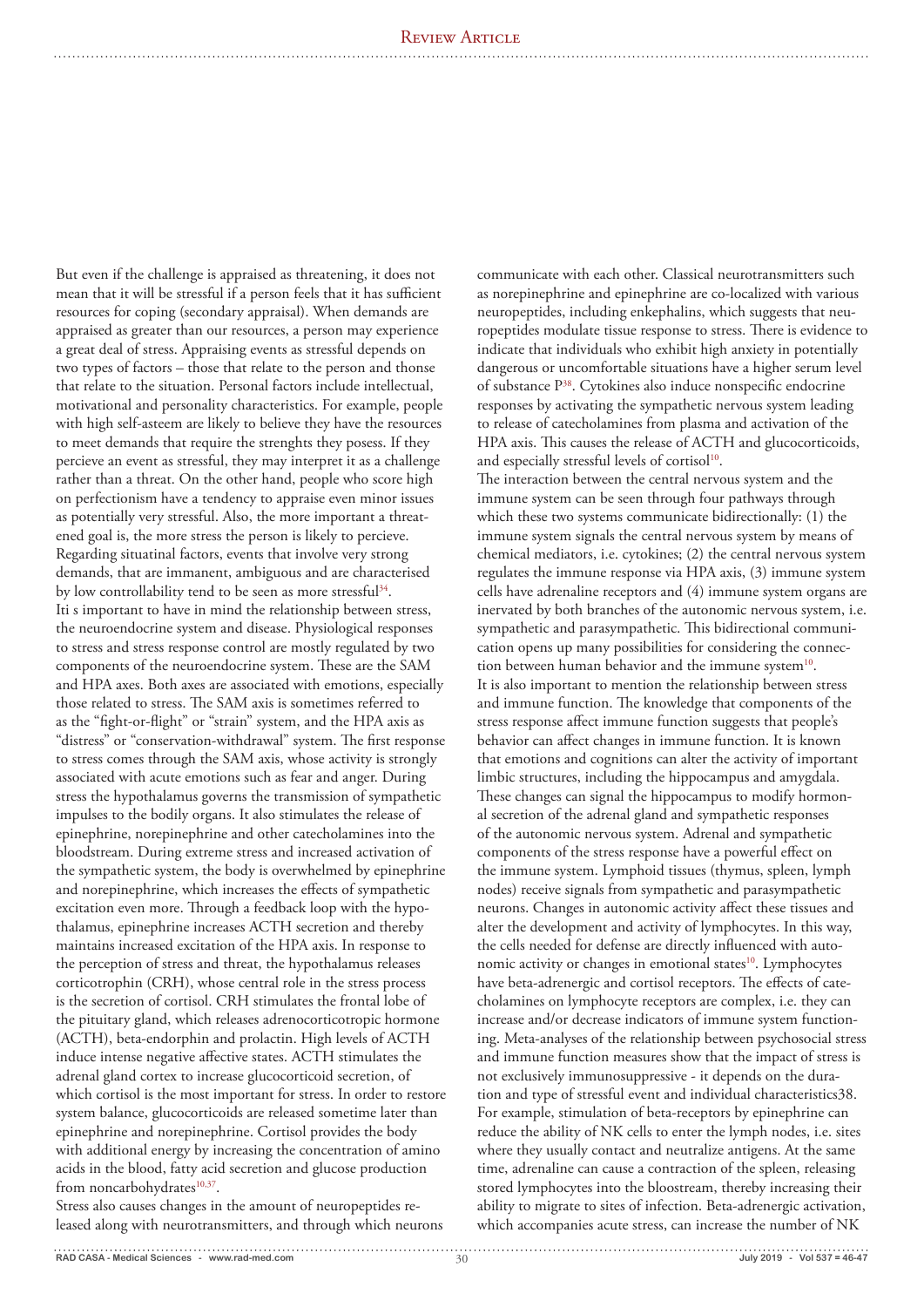cells in the bloodstream, but also reduce T-cells reproduction to appropriate stimuli<sup>10</sup>. During prolonged stress, phagocytosis is weakened, although the number of phagocytes in the peripheral blood increases. Chronic stress and depression are associated with increased neutrophils and elevated levels of proinflammatory cytokines in peripheral blood<sup>38</sup>. Therefore, instead of concluding that stress always inhibits immune system function, it is necessary to analyze specific situations where elevation or reduction of immune function occurs.

The immune system also has important interactions with the HPA axis. Stressful cortisol levels can inhibit immune function in a number of ways, leading to a decrease in frequency and strength of the immune system signals and reduction in the number and activity of cells involved in the immune response. Unlike the effects of sympathetic activity and circulating epinephrine, cortisol can cause very damaging effects on immune function. Therefore, it is important to be mindful of situations and emotional states that are associated with elevated levels of cortisol because they potentially degrade immune function and can have a role in development of disease. Also, immune cells such as T lymphocytes have receptors for a number of different neurotransmitters. In this way, cells of the immune system receive signals from the nervous system, which affects their functioning. One of the reasons why the link between neurotransmitters and the immune system is important is the fact that negative emotional states (e.g. anxiety and depression) affect the activity of neurotransmitters<sup>10</sup>. Thus, stressful situations that lead to negative emotional experiences can affect the functioning of the immune system and potentially also dermatological diseases.

# Factors relevant for <sup>a</sup> psihoneuroimmunological approach to skin diseases

In managing a patient with skin disease, one of the factors worth condiering is nutrition, as well as the effect of non-adequate nutrition on dermatological disease within the psychoneuroimmunological perspective<sup>39</sup>. For example, a patient may report of changes in nail or hair, which can be caused by lack of vitamins and minerals during disease or altered psychological state<sup>40</sup>. Sideropenic anemia, for example, can develop gradually during depression and related inadequate intake of vitamins or minerals, which can in turn be associated with the dermatological disease. In the clinical presentation, along with signs and symptoms typical for anemia, dermatological symptoms may also occur, indicating a need for assesment of nutritinal habits of the patient. In cases of dermatological diseases associated with etiologically psychological disorders, treatment should target psychological segments along with dermatological ones.

Other dietary influences associated with the patient's immune functioning and psychological state are also possible. For example, iron may be important in patients with skin ulceration and wound (which are often chronic) or in patients with certain diseases (such as lupus erythematosus) that are associated with

anemia of chronic diseases<sup>40</sup> It is important to examine potential anemia in these dermatological diseases, especially in delayed healing of skin wounds, so that iron deficiency can be treated which ultimately effects the dermatological disease. Vitamin D is also important for the skin and can be associated with patient's habits and conditions, which can in turn lead to deficiency41. In addition, other factors related to vitamin D, such as skin type (Fitzpatrick), gender, body mass index, physical activity, alcohol intake, and vitamin D receptor polymorphisms should be considered. Patients with dermatological diseases associated with photosensitivity who should avoid sun exposure and use photoprotection are also at risk vitamin D deficiency $41,42$ . The role of nutrition, microbiota, and orthomolecular medicine has been particularly studied regarding psoriasis. The role of diet in the treatment of psoriasis has been studied for many years. Recent observation of comorbid conditions associated with psoriasis has stimulated interest in nutrition as a method for improving comorbid states occuring with the primary skin disease. There is a bidirectional connection between psoriasis and obesity. Obesity is associated with an increased incidence of psoriasis, severity of disease and a reduced response to conventional treatment. Weight loss, as a result of intervention with a tailored hypocaloric diet, can be beneficial for overweight or obese patients with psoriasis by resulting in a significant improvement in disease severity. Many epidemiological studies indicate that a Mediterranean diet offers beneficial effects on health, especially on cardiovascular, metabolic, neoplastic and chronic inflammatory diseases<sup>43</sup>. Recent data shows that there is a statistically significant correlation between adherence to a Mediterranean diet and the PASI score which describes the severity of psoriasis. Specifically, there were more psoriatic patients among those who did not adhere to a Mediteranean diet. The study also showed consumption of extra virgin olive oil and fish to be independent predictors of the PASI score and levels of C-reactive protein (CRP), the main protein of the acute phase of inflammation<sup>44</sup>. A tailored Mediteranean diet with high intake of monounsaturated fatty acids and omega-3 polyunsaturated acids, vegetables, fruits and fibers, along with limited intake of saturated fats, simple carbohydrates and sugars, is sugested as a nutritionist approach in psoriasis patients<sup>43</sup>. The gut and the skin are connected in a complex way through what is called the "gut-skin axis"<sup>45</sup>. It appears that in patients with psoriasis the skin and intestinal microbiota is considerably modified, with a significantly reduced abundance of Akkermansia muciniphilia when compared to healthy controls46. A randomized double-blind placebo-controlled trial showed that patients treated with a daily oral dose of bacterial strain Lactobacillus parcasei NCC2461 exhibited decreased skin sensitivity, accelerated barrier function recovery and preserve skin more efficiently after treatment with agents such as sodium lactate and urea<sup>47</sup>. The development of microbiota-targeted therapy and its potential use for new diagnostic approaches to skin diseases is still in progress.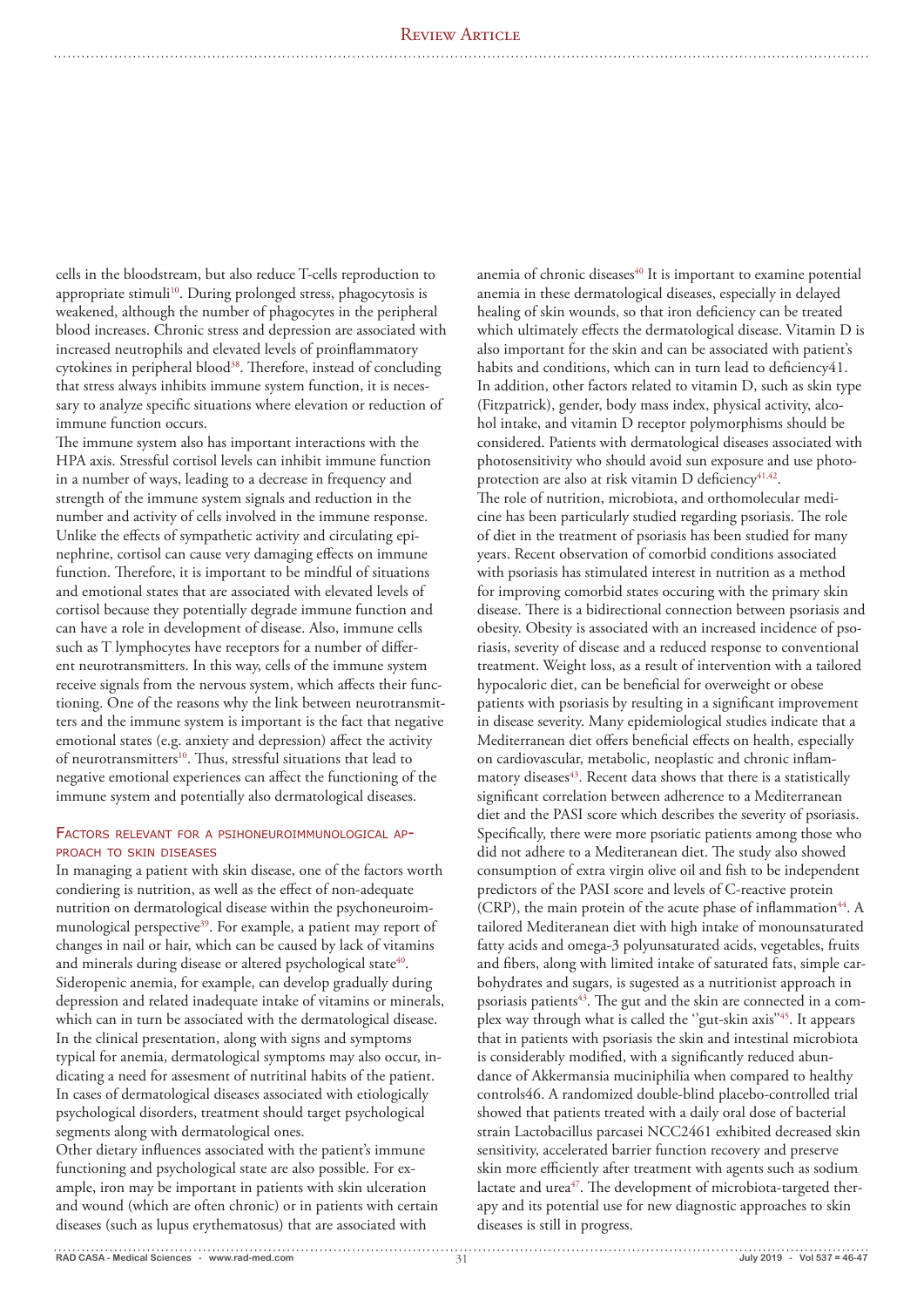## **REVIEW ARTICLE**



 *Figure 1. Potential mechanisms by which physical activity could reduce psoriasis severity and cardiometabolic co-morbidities (from: Wilson PB, Bohjanen KA, Ingraham SJ, Leon AS. Psoriasis and physical activity: a review. J Eur Acad Dermatol Venereol. 2012 Nov;26(11):1345-53.)*

though zinc supplementation is common, the results on the the role of zinc in improving symptoms of psoriasis are inconclusive, with some studies showing positive effect, and some not<sup>43</sup>. Selenium is an essential element with antiproliferative and immunoregulatory properties. Reduced serum levels of selenium are associated with a more severe form of psoriasis. Studies have shown that selenium suplementation may be beneficial for those with altered serum levels of selenium, zinc, copper, total antioxidants and C-reactive protein<sup>49</sup>. A study using oral supplementation with a combination of micronutrients (folic acid, magnesium, iron, zinc, copper, manganese, selenium, chromium, iodine and vitamins A, D, E, K, C, B1, B2, B3, B6 and  $B<sub>12</sub>$ ) during 3 months in combination with a low dose of methotrexate showed a significant improvement in the severity of psoriasis $50$ . Factors such as physical activity of the patient should also be considered, as well as the effect of this activity on the dermatological disease within the psychoneuroimmunological model. This was especially investigated in psoriasis and atopic dermatitis. It is known that psoriasis can increase the risk of developing other chronic diseases such as cardiovascular diseases, type 2 diabetes, obesity and metabolic syndrome. Physical activity is accepted as a vital component of prevention and treatment of cardiovascular diseases, type 2 diabetes, obesity and metabolic syndrome, which is why many people recommend it as an important element of psoriasis management<sup>51</sup>. Although not much research has studied the relationship between physical activity and psoriasis, the existing associates a greater prevalence of psoriasis and psoriasis severity with a lack of physical activity. It has also been found that lack of physical activity can be a risk factor for psoriasis, while psoriasis may also be a risk factor for reduced physical activity<sup>52</sup>. Future research should focus on specific interventions regarding physical activity on randomized samples. Potential mechanisms by which physical activity could reduce psoriasis severity and cardiometabolic co-morbidities has been proposed: physical activity may affect psoriasis pathophysiology via adipose tissue reductions and/or independent effects on

most commonly used are fish

and omega-3 polyunsaturated

complementary supplements not only in psoriasis but also in patients with other dermatological diseases. An analysis of studies that examined fish

the effectiveness of fish oil in improving psoriasis symptoms if taken for a long time<sup>48</sup>. Al-

> inflammatory molecules, adhesion molecules, lipids and oxidative stress. Some of these pathways may result from epigenetic changes such as DNA methylation, histone modifications, and RNA-associated gene silencing. Several of the pathways may overlap and flow bi-directionally, making an exact mapping of causative mechanisms challenging<sup>52</sup>. Nutrition is also an important factor in patients with atopic

dermatitis. Evidence suggests excessive body weight is associated with atopic dermaitis<sup>41</sup>. Patients with atopic dermatitis have multiple potential risk factors for reduced physical activity. Some features of the clinical presentation of atopic dermatitis contribute to this: patients with eczematous lesions on the hands and feet may have limited physical activity because of that; fatigue from sleep disturbances and depression may be indirectly associated with reduced physical activity; at the same time, heat, sweat and exercise are the most frequently reported circumstances leading to exacerbation of symptoms. Additionally, adult patients with atopic dermatitis, apart from reduced physical activity, also have significantly higher cardiovascular risk<sup>53,54,55</sup>.

Effects of sleep and circadian rhythm are also factors that should be taken into consideration in a psychoneuroimmunological approach to patients with dermatological diseases. Current evidence suggests that adequate sleep is very important for day-today functioning and maintenance of health, supporting optimal physiological and psychological functioning. Moreover, disturbed sleep is known to cause pathological processes in the body. For example, persistent sleep disorder is a risk factor for future development of diabetes, cardiovascular disease, hypertension and depression<sup>56</sup>. Several studies have explored various domains of sleep in psoriasis patients. According to research literature, mood, obstructive sleep apnea, itching and pain are possible sources of sleep disorders<sup>56</sup>. Data also suggests that skin temperature, circadian rhythm and psychological factors such as depression, affect the onset of itch, which leads to disturbed sleep<sup>57</sup>. Increased prevalence of obstructive sleep apnea and restless leg syndrome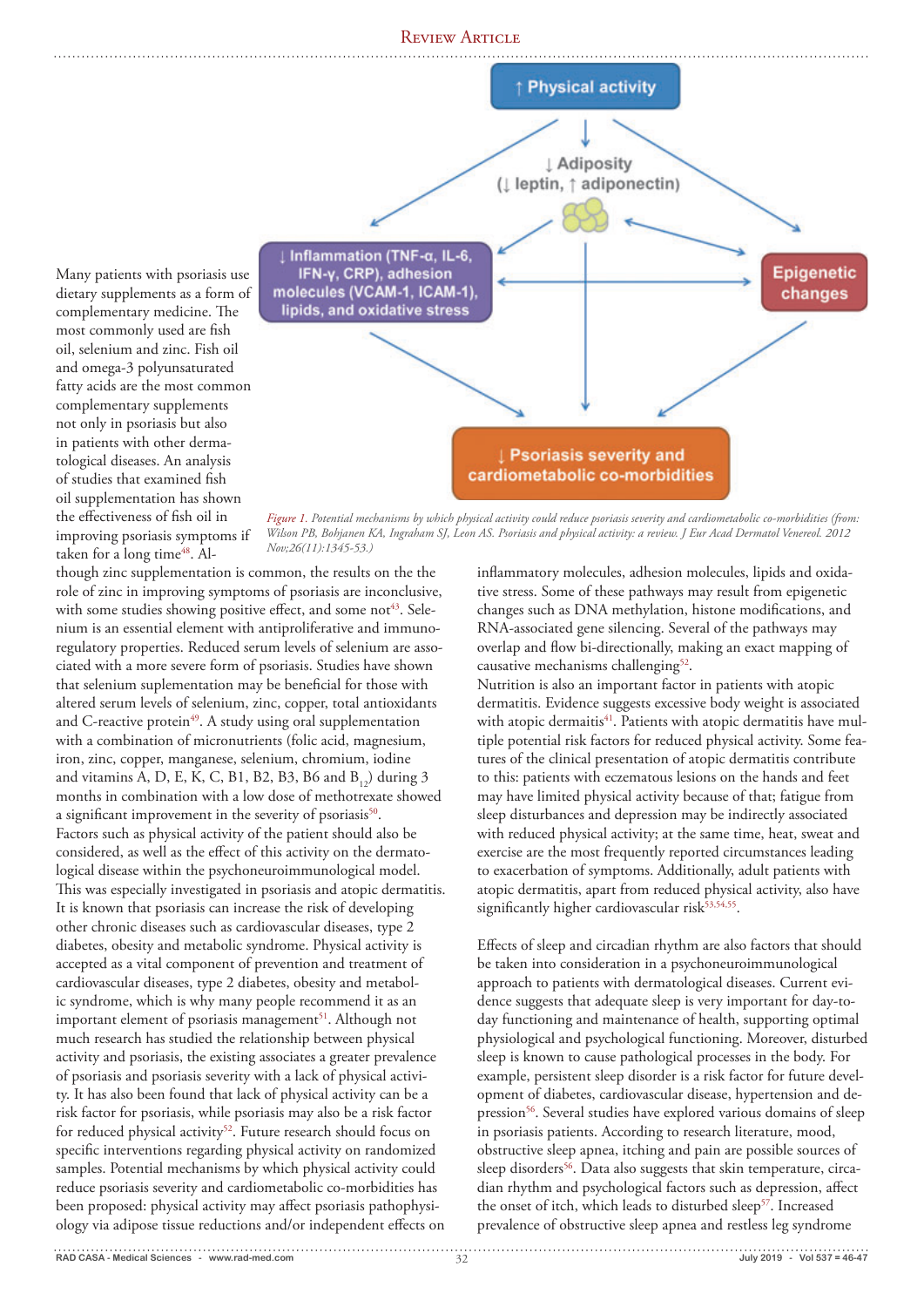in psoriasis patients has also been reported. Most studies have shown that sleep problems in psoriasis patients are related to itch, reduced mood and pain. It appears that itch is associated with increased sleep fragmentation, impaired sleep and decreased quality of sleep<sup>56</sup>. These findings are in line with research findings regarding other pruritic conditions. Reduced mood and pain are also associated with dysfunctional sleep as previously reported in healthy individuals and people with various other illnesses58. It is assumed that the interaction of reduced mood, pain and itch disrupts sleep, although the nature of this interaction requires a more detailed examination.

Significant experiences have also been observed in patients with atopic dermatitis. Intense itch (pruritus) during the night and the complex pathophysiology of atopic dermatitis can seriously affect sleep and become a major factor in the negative impact on the quality of life of a patient. Adults with atopic dermatitis often experience sleep disturbances, and data suggests that sleep quality worsens with the severity of atopic dermatitis. Itch and scratching significantly contributes to sleep disorders in children and adults with atopic dermatitis53,59.

The circadian rhythm itself is a biological clock that controls a number of physiological functions throughout the body, including various skin functions<sup>60</sup>. At the same time, skin cells express circadian "clock" genes, such as CLOCK (circadian locomotor output cycles coat), BMAL1 (brain and muscle aryl hydrocarbon receptor nuclear translocator-like protein 1), and Per1-3, which have autoregulatory feedback loops and maintain the rhythm of oscillating gene products. Studies have shown various skin physiology that is attuned to a circadian rhythm, such as transepidermal water loss (TEWL), skin permeability, pH of skin surface and skin temperature.

The 24-hour daily cycle (driven by an endogenous brain clock) largely controls the daily rhythm of the skin, which is also modulated by external factors (including temperature, humidity, nutrition and stress). Circadian rhythm affects skin blood flow and skin barrier function (e.g. transepidermal water loss) and plays an important role in atopic dermatitis. There are even suggestions for the implementation of chronotherapy to improve the outcomes of treatment for patients with atopic dermatitis. It is suggested that sleep disturbances in patients with atopic dermatitis are predominantly triggered by pruritus and scratching, although these are probably not the only etiological factors. Circadian rythms of cytokines, the immune system and skin physiology (e.g. transepidermal water loss and blood flow to the skin) can also play an important role<sup>60</sup>. There are data suggesting that atopic dermatitis is associated with attention deficit hyperactivity disorder, emotional and behavioral problems and delayed growth, which is thought to be associated with disturbed sleep. Sleep disorders can have many negative consequences, including impaired neurocognitive function, more frequent behavioral problems and mood swings. The detection and treatment of these effects can be very useful in managing and treating the primary dermatological disease. Along with the effects on the aforementioned cytokines and immune cells, circadian rhythm may also affect atopic dermatitis in a number of other ways, primarily by way of cortisol. Cortisol levels are highest in the morning, and then they gradually decrease and reach the lowest point in the evening, shortly after the onset of sleep. It is assumed that this daily variation of cortisol levels contributes to increased itch at night in patients with atopic dermatitis and other skin diseases, since the anti-inflammatory effect of cortisol is minimal at that time. Discontinuation of circadian cortisol rhythm in patients with atopic dermatitis was observed in studies, although there are no studies directly investigating the relationship between cortisol levels and sleep disturbances.

In addition, recent studies indicate that melatonin may play a role in sleep disorders of patients with atopic dermatitis<sup>59</sup>. Melatonin is a hormone secreted by the pineal gland, and is essential for regulating sleep and circadian rhythm. It is excreted at a daily rate: secretion increases shortly after the onset of nighttime, with a peak in the middle of the night (between 2:00 and 4:00 AM), and gradualy declines during the second half of the night. Extrapineal melatonin has been found in multiple tissues such as skin, lymphocytes, mast cells, epithel of epithelial pathwyas, brain, retina, gastrointestinal tract and the reproductive tract. Various types of skin cells and lymphocytes produce melatonin and express melatonin receptors. Sleep is mostly in secondary focus in studies evaluating the treatment of atopic dermatitis, but several have evaluated treatment methods specifically aimed at improving sleep. There is currently no consensus on the treatment of sleep disorders in children with atopic dermatitis. First-generation antihistamines are most likely to be used due to their sedative effect, as they can cross the blood-brain barrier and affect the role of histamine in central nervous system excitation<sup>59</sup>.

Another important factor to consider is the microbiota and its effect on skin disease within the psychoneuroimmunological perspective<sup>27,61</sup>. The skin microbiota, and other microbiotas, such as the gut microbiota, play a key role in pathogenesis and progression of atopic dermatitis. The skin microbiota mostly refers to skin organisms that promote the normal functions of the immune system and prevent pathogen colonization. On the other hand, the gut microbiota can modulate immune, metabolic and neuroendocrine functions. Various interventions aimed at microbiota characteristics are being developed to treat atopic dermatitis based on current research and underrstanding of the effects of microbiota on the onset of the disease27.

Still, it is not clear whether changes in the microbiota are a result of skin damage or if changes in the microbiota induce skin barrier disfunction and inflammation. However, in atopic dermatitis,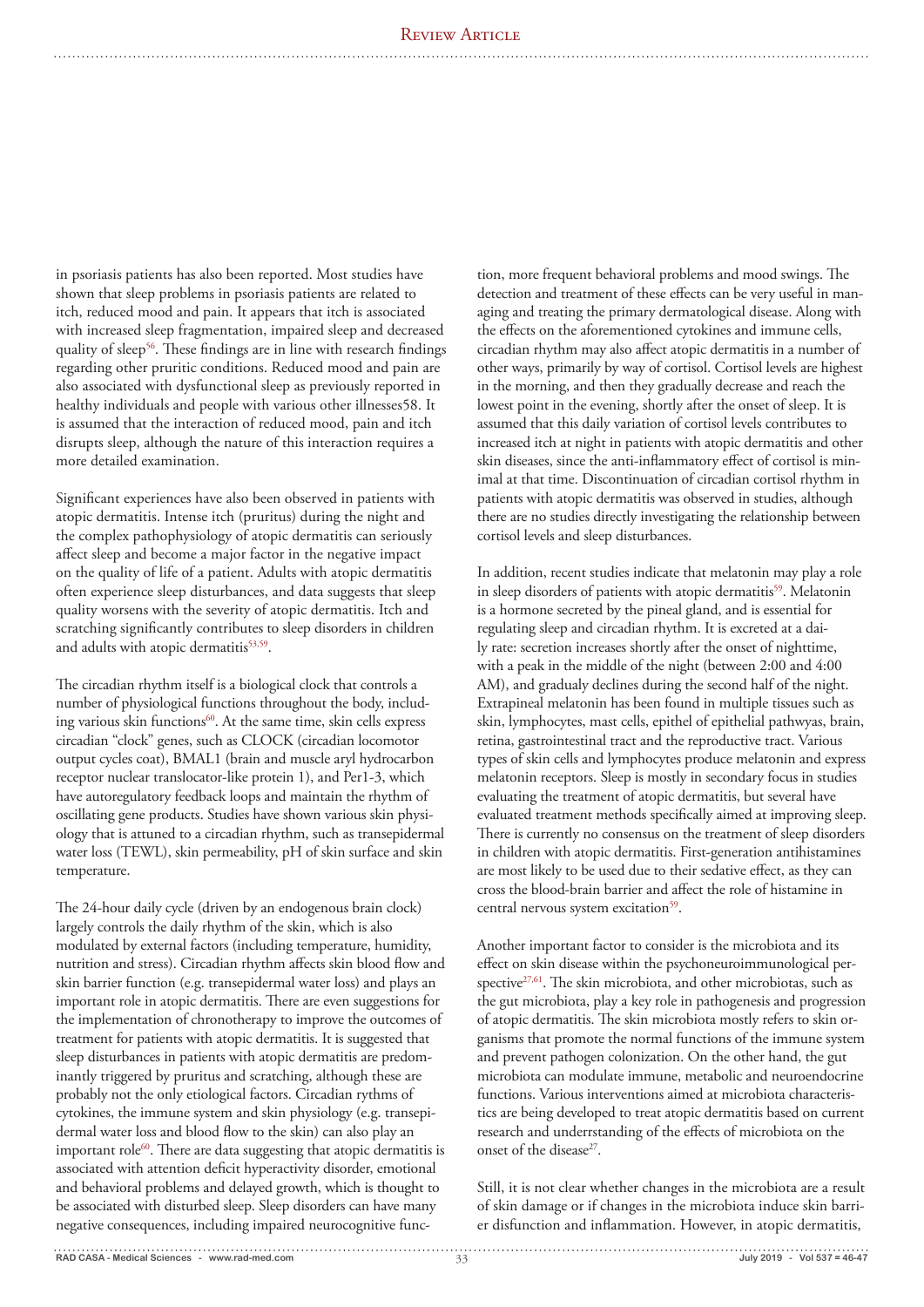communication between the microbiota and the immune system has been observed<sup>62</sup>. If, during early stages of life, it is altered, it can affect the maturation of innate and adaptive immunity. A new concept of posible influence on skin and gut microbiota modification (using hydrating agents containing unpathogenic biomass or probiotic supplements during early years of life) can be a preventive and therapeutic option in high-risk populations.

There is ample evidence supporting the view that the immune system is a key communication pathway between the gut and the brain, and that it plays an important role in stress-related psychopathology and represents a potential target for psychotropic intervention<sup>63</sup>. Gut microbiota is a complex ecosystem with a variety of organisms and a sophisticated genomic structure. It contains microbes that produce antimicrobial peptides, short chain fatty acids and vitamins, as well as most conventional neurotransmitters of the human brain. It has been found that the microbiological contents of the gut play a key role in the development of the immune system. Early interruption of reciprocal host-microbiota interaction may have lifelong consequences, not only in the function of the intestinal system but also in distal organs, including the brain<sup>27</sup>. The immune system and the nervous system are in constant communication to maintain homeostasis.

Research on germ-free animals, testing of infectious diseases models, research of prebiotics, probiotics, and antibiotics have increased the understanding of this interaction. Particularly important is stress during early years of life, which can have a lifelong effect on the microbial contents of the intestine and permanently change the immune system. This early life stress may also affect psychopathology at a later age, which has, for a long time, been acknowledged in psychiatry. It is necessary to decipher completely the molecular mechanisms that connect the gut microbiota, the immune system and the central nervous system to a web of communication that influences patterns of behavior and psychopathology, in order to use the knowledge in the human condition, in health and disease. There is evidence pointing to key communication points where microbiological gut intervention (with medication, diet or perhaps transplantation of fecal microbiota) can have a positive effect on mental health.

# Psychological interventions as <sup>a</sup> form of adjuvant therapy

The psychoneuroimmunological perspectives is additionally complemented by research aimed at examining the beneficial effects of psychological interventions such as counseling, psychoeducation, psychotherapy and mindfulness on the course of the illness, as a form of adjuvant therapy directed at stress reduction64. With the basic tenets of psychoneuroimmunology and the effects of stress on the neuroendocrine system in mind, it is important to consider the potential benefit of psychological interventions aimed at better

coping with (chronic) disease, ovecoming challenges the disease places on the individual, working through emotional difficulties one might face, coping with stress and providing support so as to mitigate the effects of psychosocial stress on skin disease. The effects of psychological intervention is especially being investigated in patients with psoriasis. In one study, psoriasis patients treated with phototherapy were divided into two groups: one group served as a control, and in this group, patients received standard phototherapy; while the second group listened to mindfulness based stress reduction tape recordings during phototherapy. Subjects who listened to stress-reduction tapes recovered significantly faster than those that did not listen to the recordings<sup>65</sup>. The benefits of cognitive behavioral therapy have also been studied. In one study, the intervention group consisting of patients with psoriasis had been subjected to weekly sessions of cognitive behavioral therapy for a total duration of 6 weeks, with a focus on coping with symptoms of psoriasis along with standard medical treatment. After 6 weeks, patients in the therapy group showed significant reduction of symptoms of depression, anxiety and stress associated with psoriasis as well as the severity of the disease, compared to patients in the control group who received only standard treatment. Interestingly, these improvements remained significant after a six-month follow-up<sup>66</sup>.

Valuable data has also been presented on the benefits of mindfulness-based cognitive therapy (MBCT), a hybrid method of the two above-mentioned interventions, which uses awareness-focusing techniques to mitigate levels of physiological excitement and promotes effective mechamisms of coping with disease focused on acceptance. In a pilot study, the MBCT group showed significant improvements in the severity of disease and quality of life<sup>67</sup>. Research also shows a beneficial effect of psychological interventions for patients with atopic dermatitis. Interventions such as autogenic training, cognitive behavioral therapy, habit reversal training and stress reduction programs have been shown to be effective in reducing itch and scratching, and to also have a positive effect on anxiety, quality of life, and coping with stress<sup>64</sup>. Structured education programs for parents of children with atopic dermatitis have proven to be important for achieving the desirable health outcomes by providing knowledge and skills for better management of disease and coping with challenges that atopic dermatitis presents for the patient and his or her family<sup>68</sup>.

# **CONCLUSION**

To conclude, knowledge of psychoneuroimmunology as a new interdisciplinary field and understanding of its mechanisms are very important for a better and broader understanding of skin diseases and for better therapeutic outcomes for patients.

# AUTHOR CONTRIBUTIONS'

All authors listed have made a substantial, direct and intellectual contribution to the work, and approved it for publication.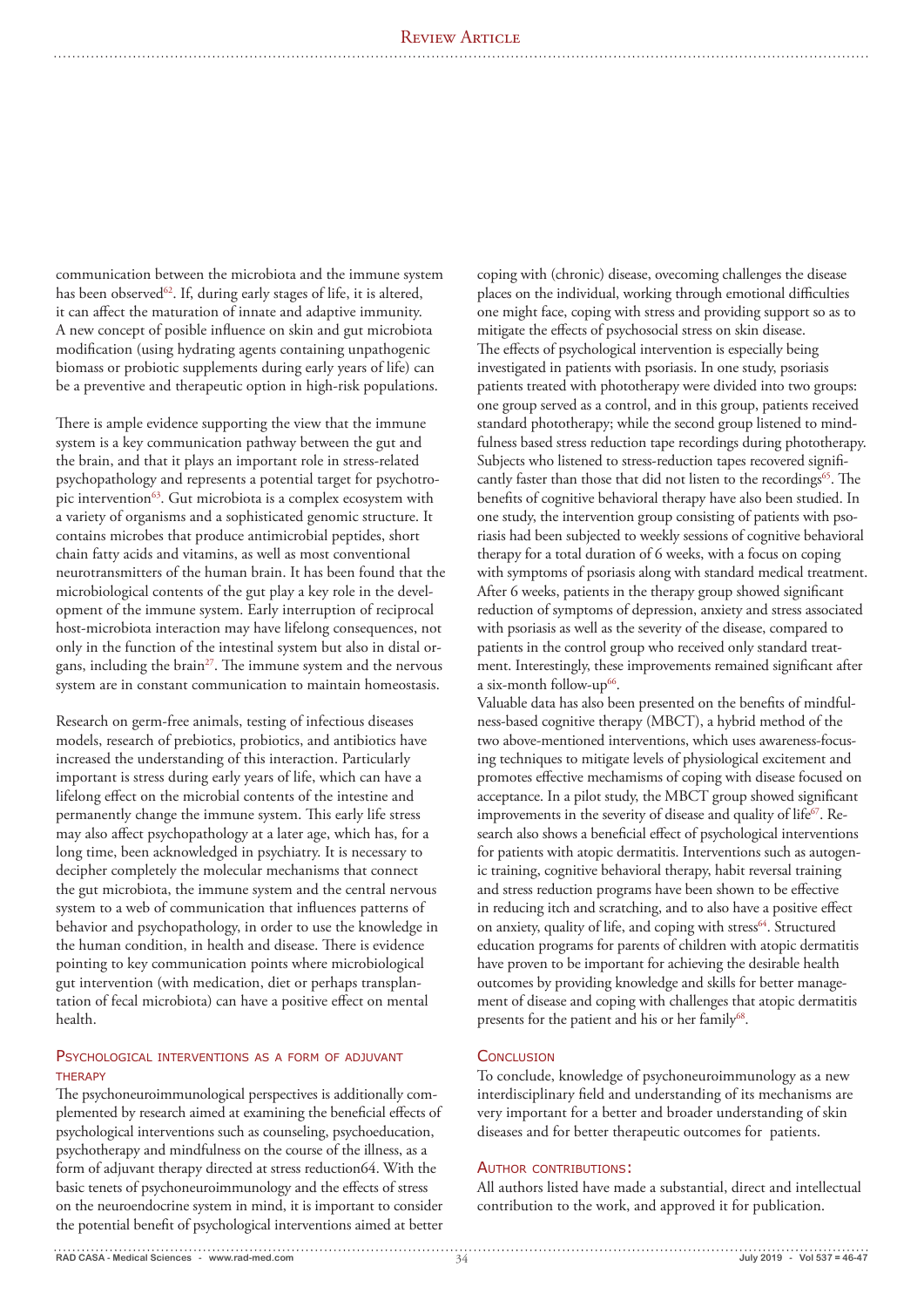# Review Article

#### LITERATURE:

1. Evans, P, Hucklebridge, F, Clow, A. Mind, Immunity and Health: The Science of Psychoneuroimmunology. London: Free association books; 2000.

2. Gabrilovac J. Neuroendokrina regulacija imunosnog odgovara u koži. U: Boranić M i sur, ur. Psihoneuroimunologija. Zagreb: Školska knjiga; 2008:103-15.

3. Honeyman JF. Psychoneuroimmunology and the skin. Acta Derm Venereol. 2016;96(217):38-46.

4. Lugović-Mihić L, Ljubešić L, Mihić J, Vuković-Cvetković V, Troskot N, Šitum M. Psychoneuroimmunologic aspects of skin diseases. Acta Clin Croat. 2013;52(3):337-45.

5. Lugović Mihić, L. Psihoneuroimunološki aspekti bolesti kože. U: Bralić I. Novi izazovi u prevenciji bolesti dječje dobi: koža ogledalo zdravlja i bolesti. Zbornik radova Simpozija; 2018.

6. Spiegel D. Mind matters in cancer survival. Psychooncology. 2012;21:588-93.

7. Maier SF, Watkins LR, Fleshner M. Psychoneuroimmunology. The interface between behavior, brain, and immunity. Am Psychol. 1994;49(12):1004-17.

8. Lugović L, Šitum M, Vurnek M, Buljan M. Influence of psychoneuroimmunologic factors on patients with malignant skin diseases. Acta Med Croatica. 2007;61(4):383-9.

9. Metzler-Wilson K, Toma K, Sammons DL, Mann S, Jurovcik AJ, Demidova O, i sur. Augmented supraorbital skin sympathetic nerve activity responses to symptom trigger events in rosacea patients. J Neurophysiol. 2015;114:1530-7.

10. Hudek-Knežević, J, Kardum, I. Stres i tjelesno zdravlje. Jastrebarsko: Naklada Slap; 2005.

11. Cohen S, Herbert TB. Health psychology: psychological factors and physical disease from the perspective of human psychoneuroimmunology. Annu Rev Psychol. 1996;47:113-42.

12 Glaser R, Kiecolt-Glaser JK. Stress-induced immune dysfunction: implications for health. Nat Rev Immunol. 2005;5(3):243-51.

13. Buljan D, Šitum M, Buljan M, Vurnek Živković M. Psihodermatologija. Jastrebarsko: Naklada Slap; 2008.

14. Buljan, D, ur. Konzultativno-suradna psihijatrija. Jastrebarsko: Naklada Slap; 2016.

15. Yan Q. Psychoneuroimmunology: Systems Biology Approaches to Mind-Body Medicine. Cham: Springer International Publishing Switzerland; 2016.

16. Dominguez PL, Han J, Li T, Ascherio A, Qureshi AA. Depression and the risk of psoriasis in US women. Eur Acad Dermatol Venereol. 2013;27:1163-7.

17. Moynihan J, Rieder E, Tausk F. Psychoneuroimmunology: the example of psoriasis. G Ital Dermatol Venereol. 2010;145(2):221-8. 18. Noormohammadpour P, Fakour Y, Nazemei MJ, Ehsani A, Gholamali F, Morteza A, i sur. Evaluation of some psychological factors in psoriatic patients. Iran J Psychiatry. 2015;10:37-42.

19. Hadžigrahić N, Malkić Salihbegović E, Kurtalić N, Kurtalić S, Omerkić E. Kvaliteta života oboljelih od psorijaze u odnosu na težinu kliničke slike i prisutnost komorbiditeta. Acta Med Croat,

#### 2017;71(4): 257-61.

20. Kwon CW, Fried RG, Nousari Y, Ritchlin C, Tausk F. Psoriasis: Psychosomatic, somatopsychic, or both? Clin Dermatol. 2018;36(6):698-703.

21. Verhoeven EW, Kraaimaat FW, de Jong EM, Schalkwijk J, van de Kerkhof PC, Evers AW. Individual differences in the effect of daily stressors on psoriasis: a prospective study. Br J Dermatol. 2009;161(2):295-9.

22. Verhoeven EW, Kraaimaat FW, Jong EM, Schalkwijk J, van de Kerkhof PC, Evers AW. Effect of daily stressors on psoriasis: a prospective study. J Invest Dermatol. 2009;129(8):2075-7.

23. Suárez AL, Feramisco JD, Koo J, Steinhoff M. Psychoneuroimmunology of psychological stress and atopic dermatitis: pathophysiologic and therapeutic updates. Acta Derm Venereol. 2012;92(1):7-15.

24. Buddenkotte J, Steinhoff M. Pathophysiology and therapy of pruritus in allergic and atopic diseases. Allergy. 2010;65(7):805-21.

25. Chida Y, Steptoe A, Hirakawa N, Sudo N, Kubo C. The effects of psychological intervention on atopic dermatitis. A systematic review and meta-analysis. Int Arch Allergy Immunol. 2007;144(1):1-9.

26. Lugović L, Lipozenčić J, Jakic-Razumovic J. Prominent involvement of activated Th1-subset of T-cells and increased expression of receptor for IFN-gamma on keratinocytes in atopic dermatitis acute skin lesions. Int Arch Allergy Immunol. 2005;137(2):125-33.

27. Kim JE, Kim HS. Microbiome of the skin and gut in atopic dermatitis (AD): understanding the pathophysiology and finding novel management strategies. J Clin Med. 2019;8(4):444.

28. Chiriac A, Brzezinski P, Pinteala T, Chiriac AE, Foia L. Common psychocutaneous disorders in children. Neuropsychiatr Dis Treat. 2015;11:333–7.

29. Durai PC, Nair DG. Acne vulgaris and quality of life among young adults in South India. Indian J Dermatol. 2015;60:33-40. 30. Nguyen CM, Koo J, Cordoro KM. Psychodermatologic effects of atopic dermatitis and acne: a review on self-esteem and identity. Pediatr Dermatol. 2016;33(2):129-35.

31. Gregoriou S, Papafragkaki D, Kontochristopoulos G, Rallis E, Kalogeromitros D, Rigopoulos D. Cytokines and other mediators in alopecia areata. Mediators Inflamm. 2010;2010:928030. doi:10.1155/2010/928030.

32. Šitum, M, Stanimirović, A. Vitiligo – perspektive i smjernice. Zagreb: Hrvatska akademija znanosti i umjetnosti i Hrvatsko dermatovenerološko društvo Hrvatskog liječničkog zbora; 2014.

33. Schedlowski, M, Tewes, U. Psychoneuroimmunology: An Interdisciplinary Introduction. New York: Springer; 1999.

34. Sarafino, EP, Smith, TW. Health psychology: Biopsychosocial interactions. New Jersey: Wiley; 2014.

35. Lazarus, RS. Stress and emotion: A new synthesis. New York: Springer; 1999.

36. Lazarus, RS, Folkman, S. Stress, appraisal, and coping. New York: Springer; 1984.

37. Meštrović-Štefekov J, Pap N, Lugović-Mihić L, Novak-Bilić G, Kuna M. Psychological stress in atopic dermatitis. Acta Dermatovenerol Croat. 2018; 26(4):297-303.